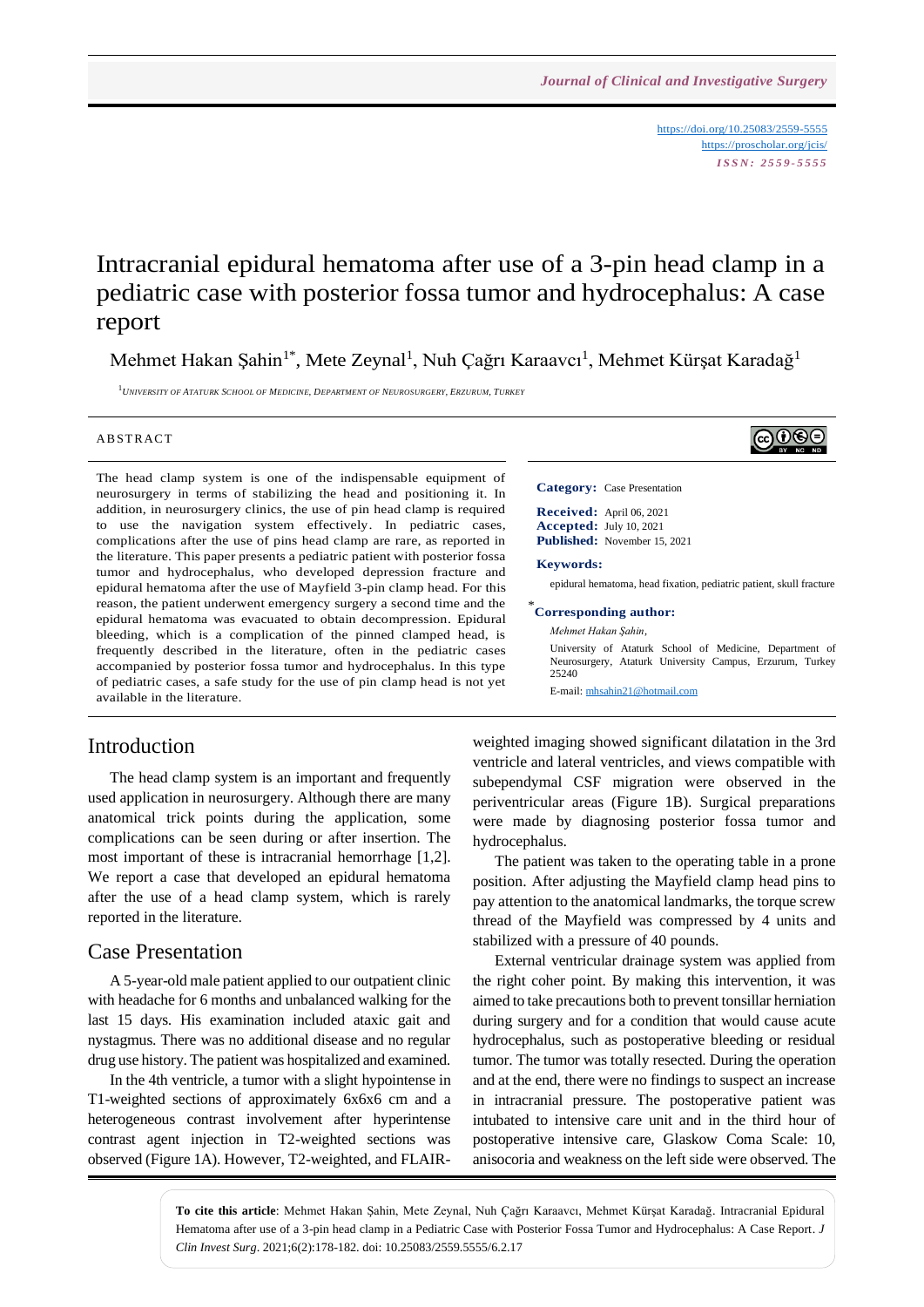patient underwent brain computed tomography (CT) imaging. The right frontotemporal junction had a depression fracture and a right frontal, temporal and parietal epidural hematoma with the widest part of 3 cm (Figure 1C-1D). The patient was operated urgently, the hematoma was evacuated, and control tomography imaging was performed. The epidural hematoma was evacuated (Figure 1E).



**Figure 1A**. T2-weighted sagittal brain MR sections show a giant tumor located in the posterior fossa.



**Figure 1B**. T2-weighted axial brain MR sections show hydrocephalus and periventricular escape.



Figure 1C. Postoperative computed tomography shows a depression fracture (white arrow) at the right frontoparietal junction in the bone section.



**Figure 1D**. Postoperative computed tomography shows an epidural hematoma at the right frontoparietal junction in the brain section (the ventricular catheter is shown with the white arrow).



**Figure 1E**. Postoperative brain tomography of the patient, who was operated after epidural hematoma and depression fracture, has been seen (the ventricular catheter is shown with the white arrow).

#### Discussion

The head clamp system is one of the indispensable equipment of neurosurgery in terms of stabilizing the head and positioning it. In addition, the use of pin head clamp in neurosurgery is required to use the navigation system effectively. Its use is very common in our own clinic. Commonly, a 3-pin Mayfield® system or a 4-pin Sugita® system can be used. The pins penetrate the outer cortex layer of the bone and provide stabilization of the head [3,4].

For many years, there are several known principles for the application of the head clamp system application to the patient and surgeon. In 3-pin systems, it is based on the principle of compression with the appropriate pressure, following the selection of a suitable anatomical area between the 2-pin arm and the one-pin counterpart.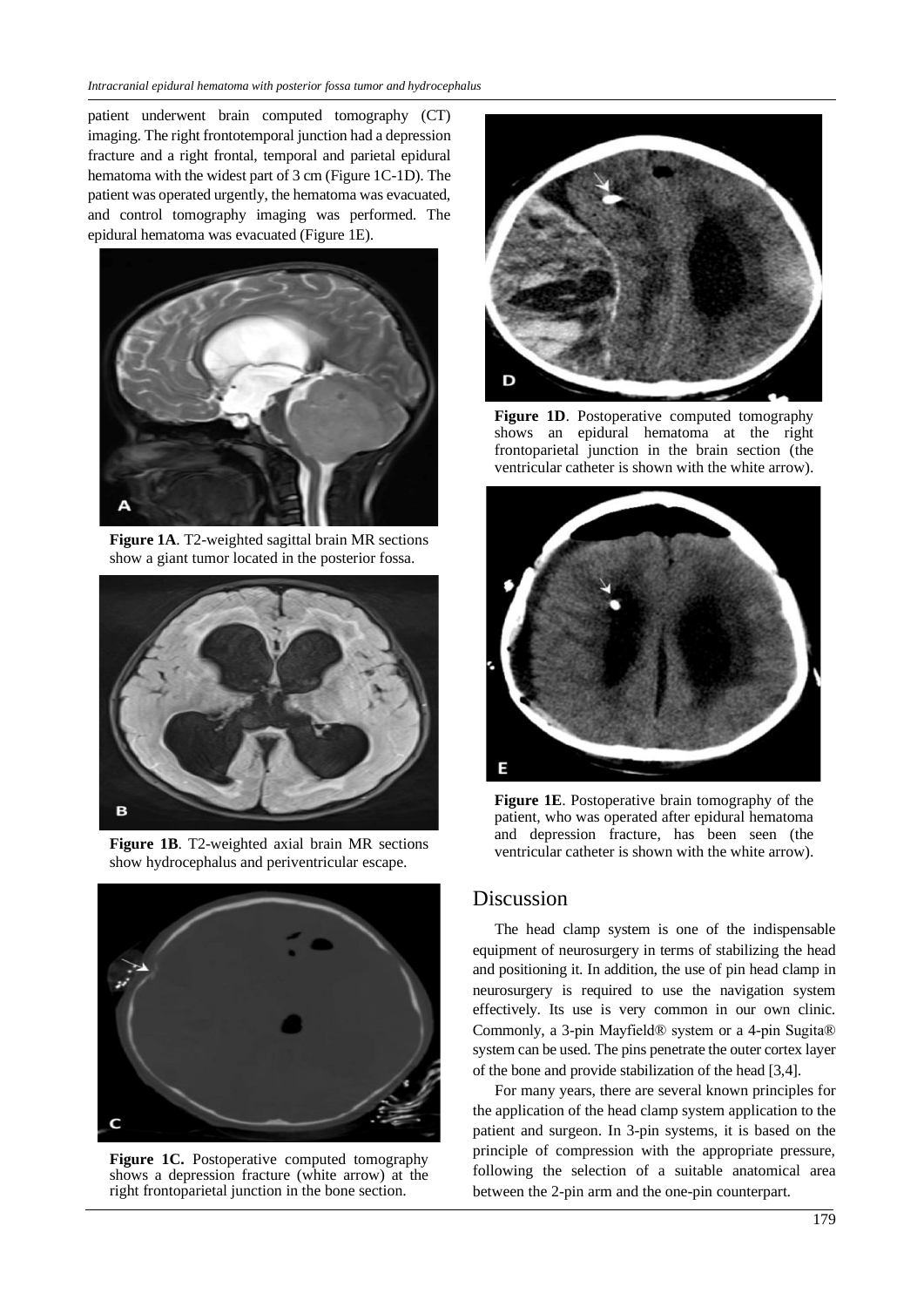During this procedure, it should be paid attention not to overlap the neurovascular structures and temporal muscle in the skin, which should be anatomically considered in terms of the locations of the head clamp. In addition, in patients with thin skull bone, these areas should be avoided in pin penetration due to its thin structure in dural sinus areas and temporal squamous bone [5-7].

Head clamp use is not recommended for pediatric patients under 3 years old due to the risk of skull fracture. The Mayfield® compression pressure we use should be limited to 60-80 pounds for adult patients and 30-40 pounds for pediatric patients over the age of three. In the Sugita fixing system, there is a place for 6 pins and fixation is done with 4 pins. In pediatric cases, it is predicted that 6 pin inputs can be used, and it can be used more safely by aiming to decrease the pressure per pin [3,7].

In a survey study by Berry et al. involving 164 pediatric neurosurgeons, 50% of surgeons used head clamp for patients under 3 years old, 89% for patients 3-4 years old, and all of them were 5 years old and older. Again, in this survey, according to the age of the patients, the clamped head was used with a compression pressure of 10-40 pounds. However, it is seen that the surgeons who participated in this study benefited from experience rather than any scientific data regarding this pressure selection [6].

In a study conducted by Aoki et al., 4 pediatric cases ranging from 9 months to 3 years of age were presented. With this method, the plugs belonging to the used antibiotic bottles are inserted into the clamp cap pins. In this way, it has been stated that both the size of the pin is shortened, and the penetrating part is reduced, and the rubber surface area is expanded and possible pin-pon ball fracture is prevented [5].

A number of complications such as pin site infection, depression fracture, air embolism and intracranial epidural hematoma can be seen rarely, especially in pediatric cases, during the attachment of the head clamp [8-10].

Complications of the head clamp system reported as in our case up to now, total 13 pediatric cases have been reported. However, in another scientific study by Berry and col., 54% of the participants reported 142 complications and half of these complications were epidural hematoma. According to the results of this study, especially in pediatric cases, the complications of the 3 pin head clamps are not as low as expected according to the literature. We think that this difference may occur as a result of surgeons avoiding reporting complications [11-13].

There are several factors able to disrupt the mineral structure of the bone, such as antiepileptic use for more than 2 years, vitamin D deficiency and chronic renal failure in developing complications in head clamp applications [14-16].

In addition, as in our case and in most cases reported to the literature, the association of posterior fossa tumor with chronic intracranial pressure and chronic hydrocephalus increases the risk of fractures. In addition, tumor resection and CSF draining during surgery decreases the intracranial pressure and is expected to increase in a possible bleeding. However, it is believed that, since the posterior fossa tumors are in the prone position, they may bleed secondary to the increase in cerebral venous pressure [3,17].

The general recommendation to prevent complications of 3-pin head clamps in pediatric cases is that it should not be applied under the age of 3 or to use clamp systems containing horseshoe and gel headrest. Preoperative brain tomography can be used to examine the thickness of the lateral edges of the head bone, especially where the pins are often placed. Several studies involving halo fixation show that pins under 2-3 years old can be safely used 2-3 mm, 4-6 years old 4mm and 6-13 years old 5-6 mm pins [6,18].

In another aspect, in patients undergoing a 3-pin head clamp, intensive nociceptive stimulation may result in hypertension and tachycardia. This can also increase intracranial pressure and bleeding that may develop. In some studies, remifentanil was found to reduce such stress response by 40% compared to propofol treatment and reduce the risk. As a result, some anesthetic agents may support safer use of the pin-head clamp [19,20].

In addition, attention should be paid to the anatomical trick points during use of the head clamp and whether there will be a bone crack sound during insertion. Especially in pediatric patients with posterior fossa tumor and hydrocephalus, it should be kept in mind that if herniation occurs despite the fact that the patient is given a good position during the operation and sufficient CSF is evacuated, epidural or subdural hematoma can cause this condition.

In such a situation that may occur, especially in pediatric cases, intraoperative or postoperative early tomography is very important for the diagnosis or exclusion of possible complications [21-23].

## **Conclusions**

There are methods of use and pressure adjustments based on the experience of pediatric surgeons on how to use pin head clamps in the pediatric population. However, there is no consensus. Biophysical studies are needed to evaluate pediatric case use more objectively. In the literature, many of the pediatric patients with epidural hematoma developing after pin head clamp appear to be patients with posterior fossa located tumor and chronic hydrocephalus. In these cases, with at least known and routine techniques, it is certain that pin head clamps should not be used or should be used very carefully.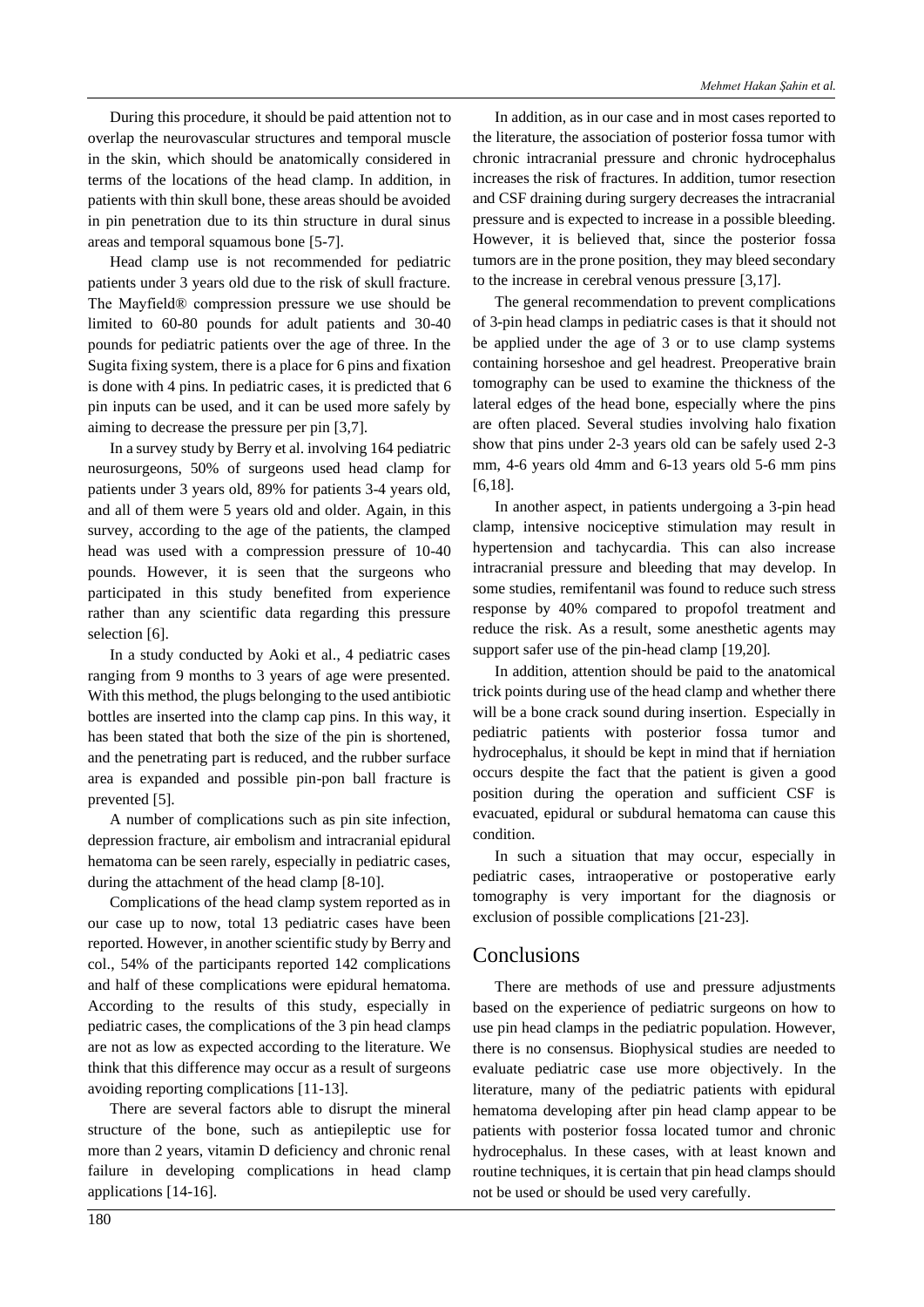### Conflict of interest disclosure

There are no known conflicts of interest in the publication of this article. The manuscript was read and approved by all authors.

### Compliance with ethical standards

Any aspect of the work covered in this manuscript has been conducted with the ethical approval of all relevant bodies and that such approvals are acknowledged within the manuscript.

### References

- 1. Ortiz-Ordonez A, Jiménez-Deleg G Sr, Salman S. Fatal Distant Venous Epidural Hematoma Following Posterior Cranial Fossa Surgery in a Twelve-Year old Child. *Cureus*. 2021 Jan 13;13(1):e12686. doi: 10.7759/cureus.12686
- 2. Yu J, Yang H, Cui D, Li Y. Retrospective analysis of 14 cases of remote epidural hematoma as a postoperative complication after intracranial tumor resection. *World J Surg Oncol*. 2016 Jan 6;14(1):1. doi: 10.1186/s12957-015-0754-8
- 3. Lee M, Rezai AR, Chou J. Depressed skull fractures in children secondary to skull clamp fixation devices. *Pediatr Neurosurg*. 1994;21(3):174-7; discussion 178. doi: 10.1159/000120830
- 4. Vitali AM, Steinbok P. Depressed skull fracture and epidural hematoma from head fixation with pins for craniotomy in children. *Childs Nerv Syst*. 2008 Aug;24(8):917-23. doi: 10.1007/s00381-008-0621-9
- 5. Aoki N, Sakai T. Modified application of three-point skull clamp for infants. *Neurosurgery*. 1989 Oct;25(4):660-2. doi: 10.1097/00006123-198910000- 00028
- 6. Berry C, Sandberg DI, Hoh DJ, Krieger MD, McComb JG. Use of cranial fixation pins in pediatric neurosurgery. *Neurosurgery*. 2008 Apr;62(4):913-8. doi: 10.1227/01.neu.0000318177.95288.cb
- 7. Domenech-Fernandez P, Yamane J, Domenech J, Barrios C, Soldado-Carrera F, Knorr J, Canavese F. Analysis of skull bone thickness during growth: an anatomical guide for safe pin placement in halo fixation. *Eur Spine J*. 2021 Feb;30(2):410-415. doi: 10.1007/s00586-020-06367-x
- 8. Yan HJ. Epidural hematoma following use of a threepoint skull clamp. *J Clin Neurosci*. 2007 Jul;14(7):691- 3. doi: 10.1016/j.jocn.2006.02.012
- 9. Popescu B, Oașă ID, Bertesteanu SV, Balalau C, Manole F, Domuta M, Oancea AL. Strategies to improve activity and results of the head and neck tumor board. *J Clin Invest Surg*. 2020;5(1):9-12. doi: 10.25083/2559.5555/5.1/9.12
- 10. Ozen V, Orhan ME. Review of the effects of anesthetic agents used as premedication for patients undergoing electroconvulsive therapy with diagnoses of bipolar disorder or major depression on convulsion, recovery period, and hemodynamic parameters. *J Mind Med Sci*. 2019;6(2):271-277. doi: 10.22543/7674.62.P271277
- 11. Berry C, Ley EJ, Tillou A, Cryer G, Margulies DR, Salim A. The effect of gender on patients with moderate to severe head injuries. *J Trauma*. 2009 Nov; 67(5):950-3. doi: 10.1097/TA.0b013e3181ba3354
- 12. Xiaoyu W, Guoping L. Surgical treatment of supra- and infratentorial epidural hematoma. *Turk Neurosurg*. 2013; 23(3):299-303. doi: 10.5137/1019-5149.JTN.5043-11.1
- 13.Parenrengi MA, Adhiatmadja F, Arifianto MR, Apriawan T, Fauzi AA, Servadei F. Bilateral skull fracture with massive epidural hematoma secondary to pin-type head fixation in a pediatric patient: Case report and review of the literature. *Int J Surg Case Rep*. 2019;62:43-49. doi: 10.1016/j.ijscr.2019.07.079
- 14. Matouk CC, Ellis MJ, Kalia SK, Ginsberg HJ. Skull fracture secondary to application of a Mayfield skull clamp in an adult patient: case report and review of the literature. *Clin Neurol Neurosurg*. 2012 Jul;114(6): 776-8. doi: 10.1016/j.clineuro.2011.12.036
- 15.Jung JH, Chai YH, Jung S, Kim IY, Jang WY, Moon KS, Kim SK, Chong S, Kim SK, Jung TY. Visual outcome after endoscopic third ventriculostomy for hydrocephalus. *Childs Nerv Syst*. 2018 Feb;34(2):247- 255. doi: 10.1007/s00381-017-3626-4
- 16. Tudorachi NB, Eva I, Dascalu CG, AL-Hiary R, Barbieru B, Paunica M, Motofei C, Moraru AC. The influence of serum calcium and magnesium levels in the radiological evolution of knee osteoarthritis. *J Mind Med Sci*. 2020;7(2):217-226. doi: 10.22543/7674.72.P217226
- 17. Jang EA, Lee S, Choi JI, Cho SY. Changes in the hemodynamic parameters between the prone and supine positions measured by an arterial pulse contour cardiac output monitoring system. *Anesth Pain Med*. 2015;10(4):291-294. doi: 10.17085/apm.2015.10.4.291
- 18. Kageji T, Nagahiro S, Mizobuchi Y, Nakajima K. Postoperative Hematoma Requiring Recraniotomy in 1149 Consecutive Patients With Intracranial Tumors. *Oper Neurosurg (Hagerstown).* 2017 Jun 1;13(3):392- 397. doi: 10.1093/ons/opw045
- 19. Berger M, Philips-Bute B, Guercio J, Hopkins TJ, James ML, Borel CO, Warner DS, McDonagh DL. A novel application for bolus remifentanil: blunting the hemodynamic response to Mayfield skull clamp placement. *Curr Med Res Opin*. 2014 Feb;30(2):243- 50. doi: 10.1185/03007995.2013.855190
- 20. Liu YH, Hu XB, Yang XM, Wang YW, Deng M. Comparing remifentanil and sufentanil in stress reduction during neurosurgery: a randomised